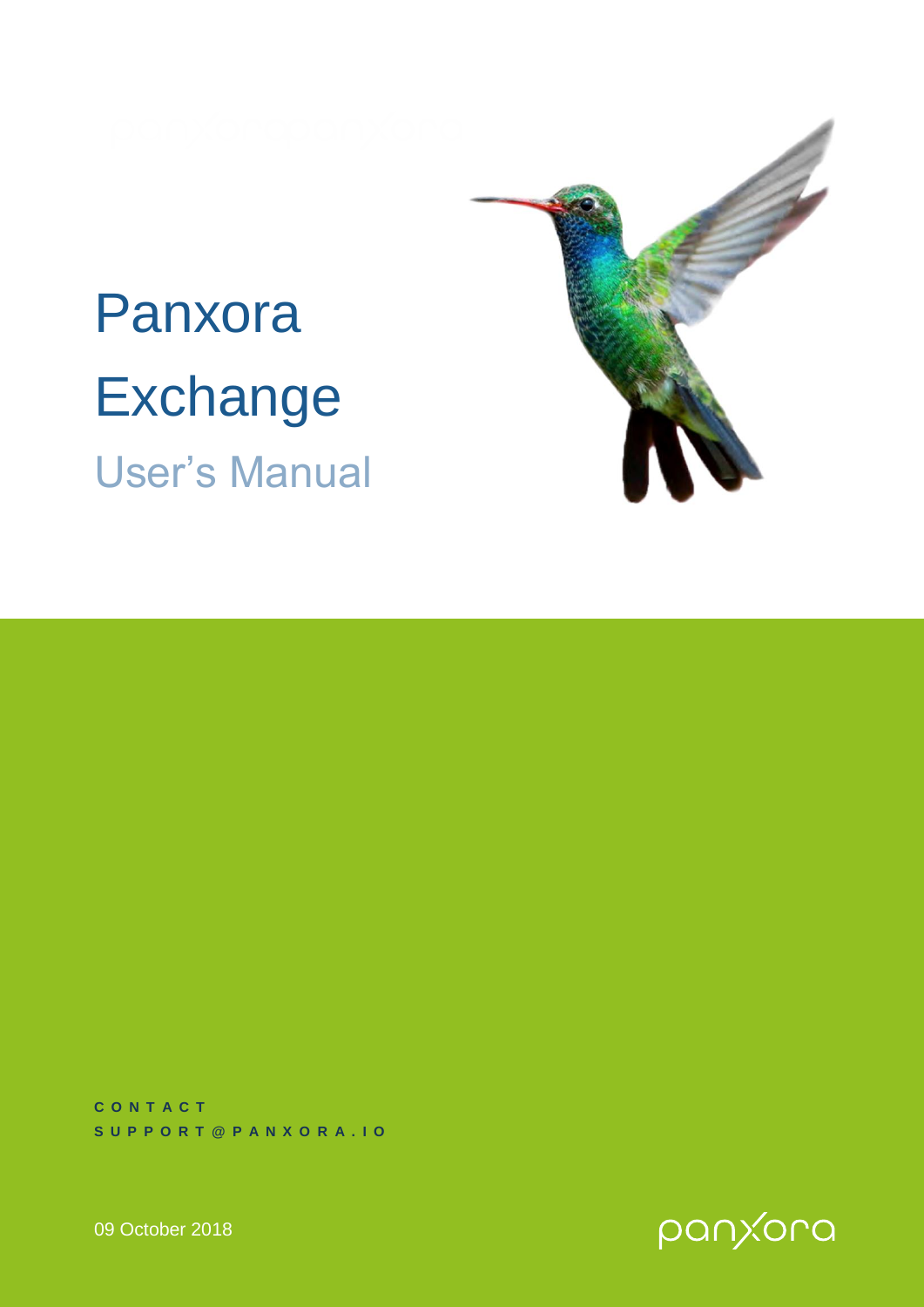# Table of Contents

| 1. Overview                   | 2                    |
|-------------------------------|----------------------|
| 2. Trade Desk Layout          | $\mathbf{2}^{\circ}$ |
| 3. Watchlists                 | 4                    |
| 4. List Windows               | 6                    |
| 5. Currency Balance Window    | 9                    |
| 6. Account Margin / Leverage  | 9                    |
| 7. Frequently Asked Questions | 10                   |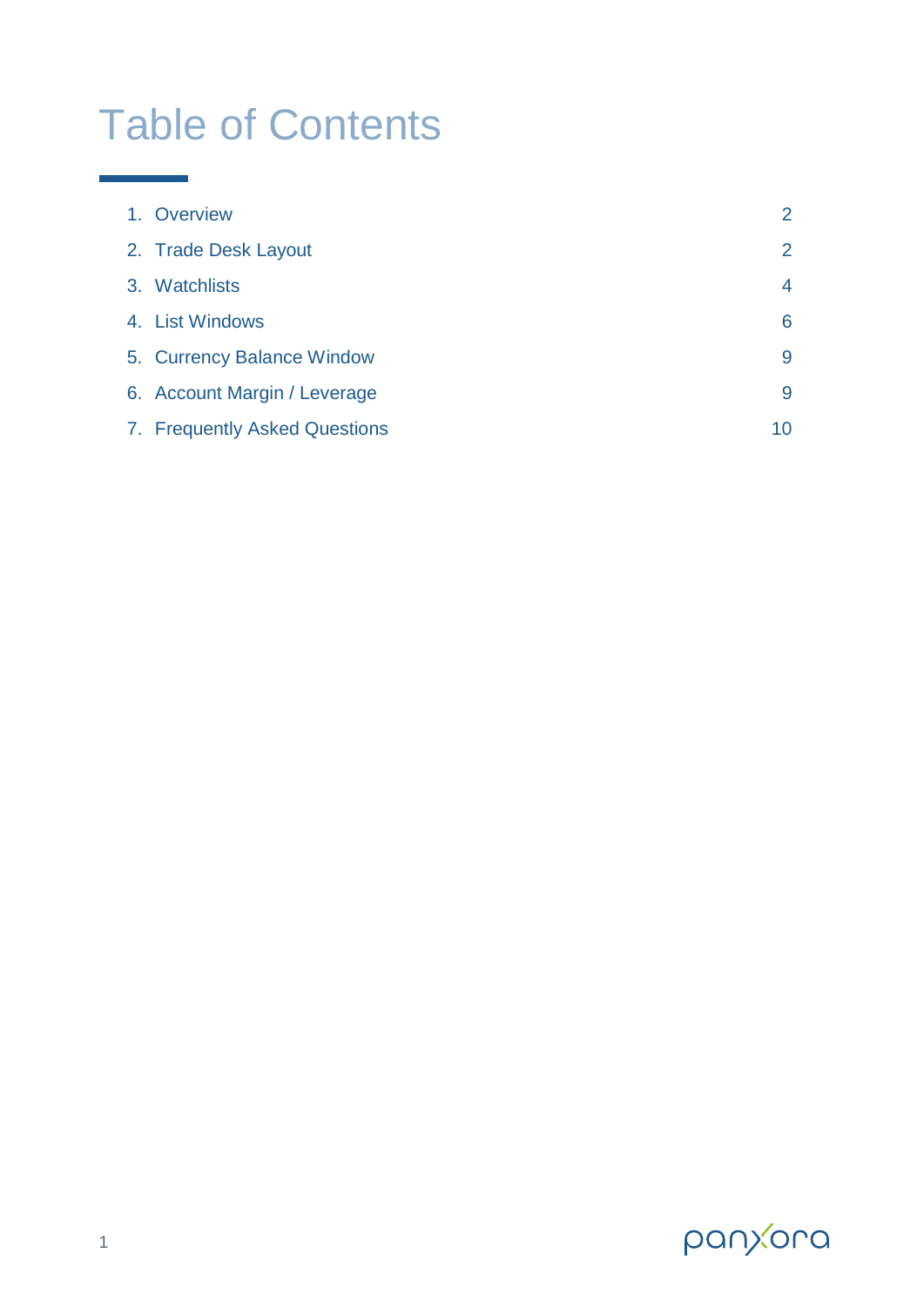# 1 **Overview**

The Panxora Exchange is designed specifically for traders that trade a large number of markets or need the convenience of mobile phone or API trading. These options are covered in other documents. This manual covers the use of the [Panxora trading](https://panxora.io/login)  [platform.](https://panxora.io/login)

Hundreds of market in many different types are accessed on a single platform but traders manage the markets they are interested in trading by creating watchlists. watchlists can be saved, edited and recalled as needed.

# $\overline{\mathcal{L}}$ Trade Desk Layout



The Panxora Trade Desk is laid out simply. The menus that open the trading windows are located under the Panxora logo - top left.

| panxora |                                                                                                                                                |  |
|---------|------------------------------------------------------------------------------------------------------------------------------------------------|--|
|         | $\frac{1}{2}$ Watchlists ▼ II Trading ▼ $\frac{1}{2}$ Currency Balance ▼ $\frac{1}{2}$ Deposit $\frac{1}{2}$ Withdraw $\frac{1}{2}$ Statements |  |
|         |                                                                                                                                                |  |

# **W A T C H L I S T D R O P - D O W N M E N U**

Open new watchlists, save or open existing watchlists from this drop-down menu.

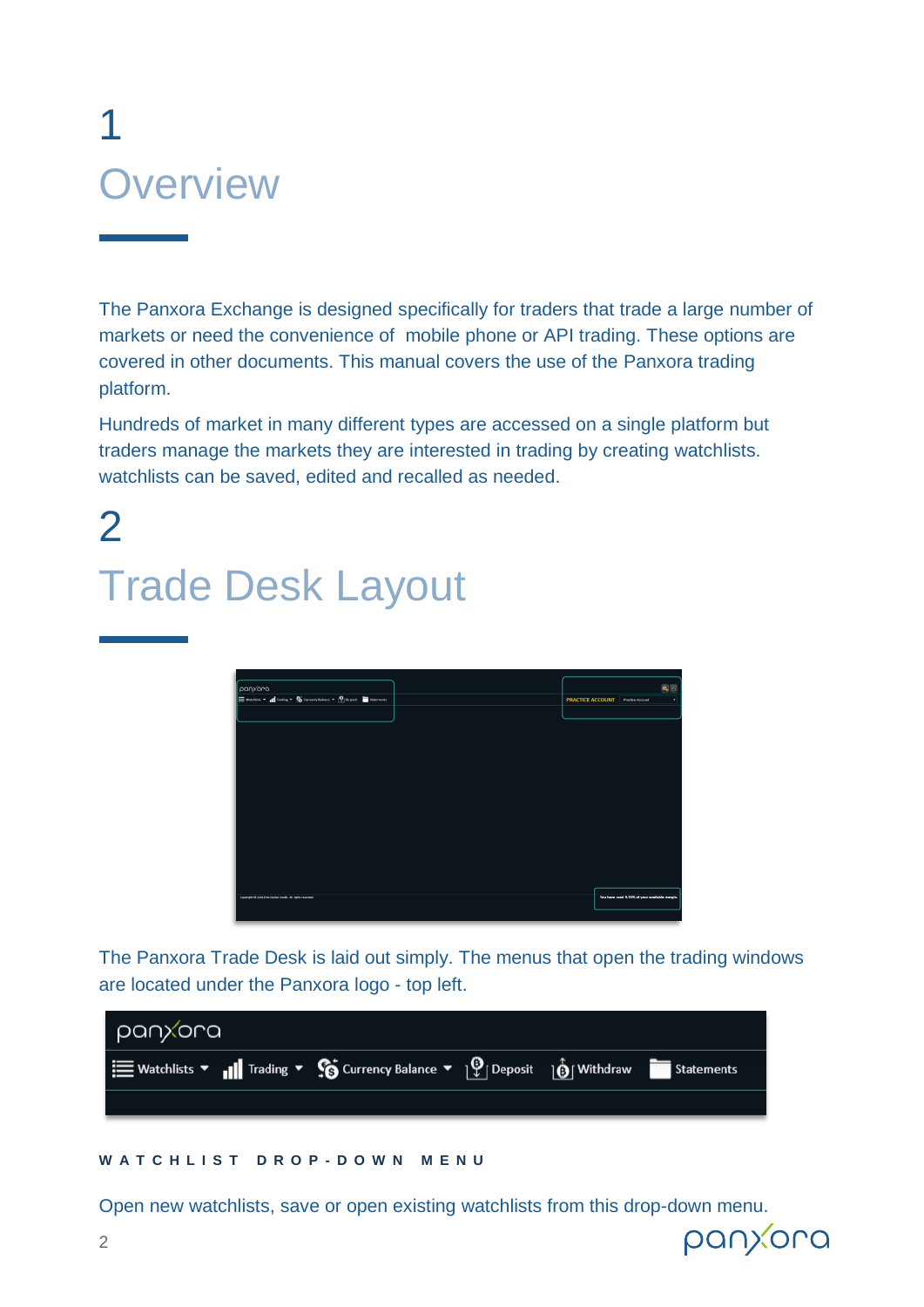### **T R A D I N G D R O P - D O W N M E N U**

The order list, trade list and position list are accessed from this drop-down menu.

# **C U R R E N C Y B A L A N C E S**

Panxora uses your total currency position as collateral available to back trading. This means you could have a short BTC/long USD position - moving some of your bitcoins into US dollars, and still have the entire amount available to trade stocks. In other words, collateral is not used to back currency trades, instead collateral placed on the platform is being moved from one currency to another. For this reason when you make a currency trade, it is reflected in the Currency Balance window and not in the position list window.

# **DEPOSIT BUTTON**

On the Practice site, the deposit button resets the 100 'Practice' bitcoins you receive when first opening a Panxora practice account. There is no withdraw button on the Practice site.

On the live trading site, the deposit button opens the menu where you select the currency type to be deposited into the exchange wallet. A wallet address unique to your account is provided for each currency type that we accept. Make sure that the wallet address copied from the platform is added to your offsite wallet correctly.

# **W I T H D R A W B U T T O N**

The withdraw button accesses the menu where the trader selects the type of currency they want to withdraw and the wallet address where the currency is to be sent.

Please note that you must have the currency selected for withdrawal free in your account. If your currency is securing a short or stock position you will not be able to withdraw that currency.

# **S T A T E M E N T S**

Statements are laid out by date and allow traders to track their cash balances, cash movements, trade history, open orders, open positions, costs and income. The statement updates several times throughout the day so the latest information may not be available until an update has completed. The latest statement refresh date/time can be noted in the upper right hand corner of the statement window.



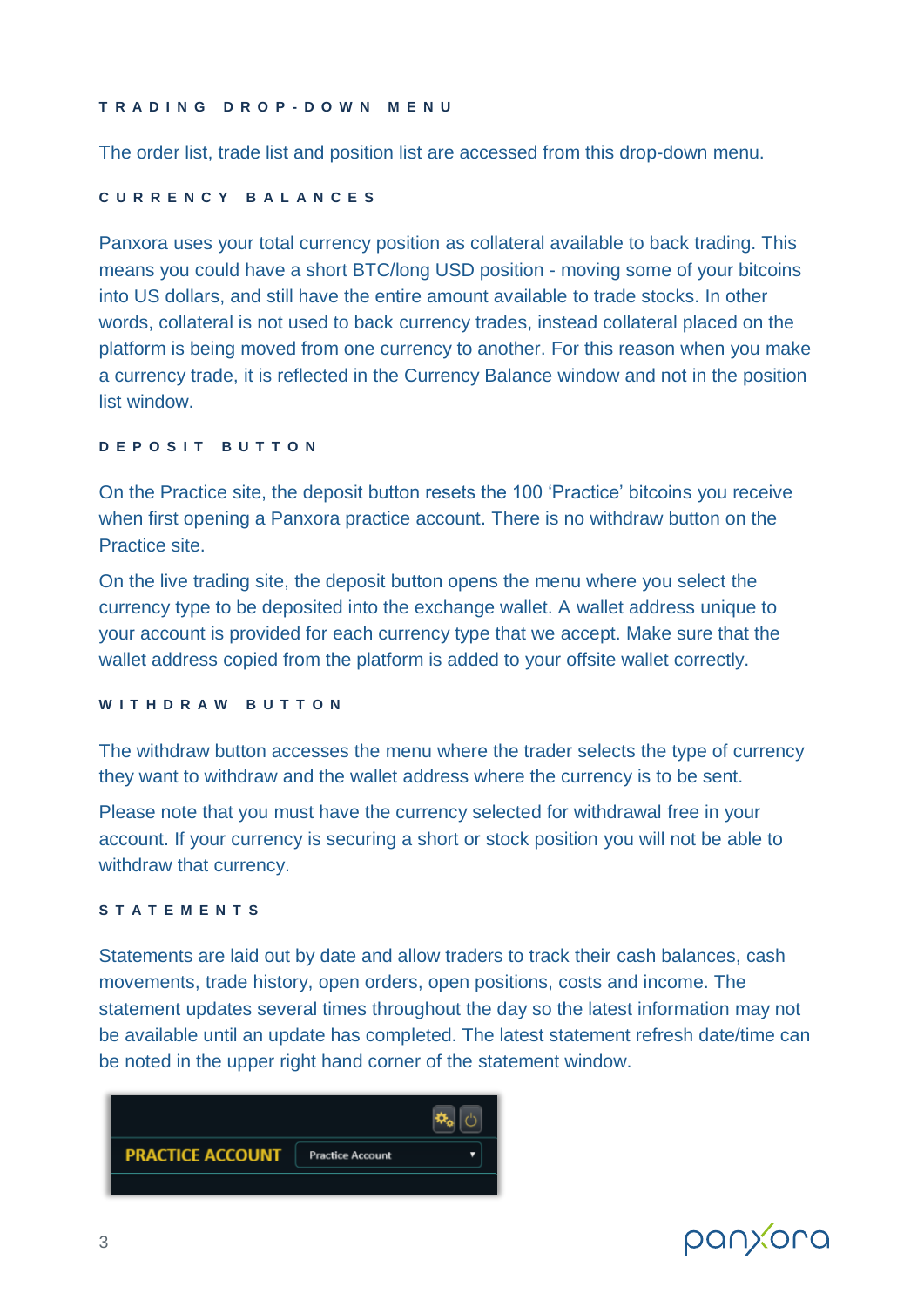The upper right hand corner of the Trade Desk provides a drop-down menu so traders can move between the Practice Account, Live Trading and Competition Environment, if there is a competition running.

### **A C C O U N T S E T T I N G S**



Use this button to access the account verification form, password change dialogue or to turn on Google Authenticator. Best practice is to set up Google Authenticator to protect your account. Be sure to retain the authorization code so you can move the account authentication to a new phone at a later date.



Log out button.

### **A V A I L A B L E M A R G I N I N D I C A T O R**



Margin information can be found on the lower right corner of the Trade Desk. This provides basic information on how much collateral is currently dedicated to trades. As the value of stock and currency positions fluctuate, this value will change.

# 3

# Watchlists and associated windows

|             | + Add Market<br><b>E</b> Watch List - larry's crypto watch |                  |                  |                 |  |  |
|-------------|------------------------------------------------------------|------------------|------------------|-----------------|--|--|
|             | <b>Market</b>                                              | <b>Bid Price</b> | <b>Ask Price</b> | <b>Position</b> |  |  |
| $\mathbf x$ | <b>AAPL</b>                                                | 226.010000       | 226.040000       | $\bf{0}$        |  |  |
| ×           | <b>BTCUSD</b>                                              | 6634.83645       | 6636,26356       | 0               |  |  |
| ×           | <b>DIS</b>                                                 | 116.830000       | 116,850000       | $\bf{0}$        |  |  |
| ×           | <b>DRI</b>                                                 | 108.540000       | 108,610000       | 0               |  |  |
| $\mathbf x$ | <b>NVDA</b>                                                | 265.760000       | 265,960000       | $\bf{0}$        |  |  |
| $\mathbf x$ | <b>TSLA</b>                                                | 264.810000       | 264.910000       | $\Omega$        |  |  |
| $\mathbf x$ | <b>VXX</b>                                                 | 28.9000000       | 28.9100000       | $\bf{0}$        |  |  |
| ×           | <b>XAIBTC</b>                                              | 0.000006060      | 0.000006189      | 0               |  |  |

Traders set up their watchlists with the markets they are interested in trading. There is no limit to the number of watchlists that can be created. Preset watchlists are also

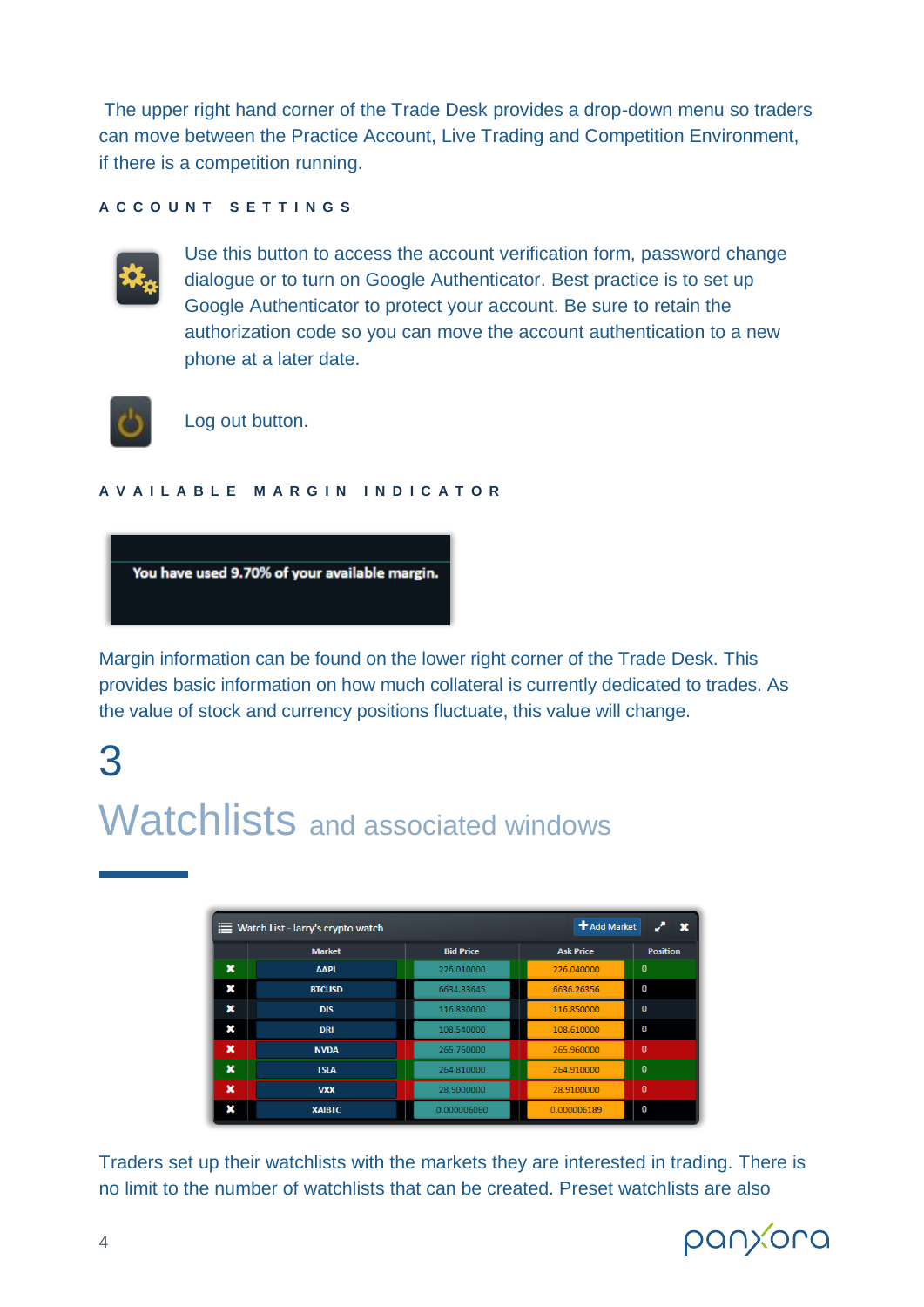available displaying markets that may be of interest to traders. Preset watchlists cannot be changed.

To create a new watchlist, select 'New Watchlist' from the drop-down menu.

# **A D D I N G M A R K E T S T O A W A T C H L I S T**

Click on the '+Add Market' button to open the list of markets available on the

Platform.

Enter the first few characters of the market of interest. Or expand the market type and scan what is available to trade. Click 'Select' when you find a market you want to add to the list.



# **W A T C H L I S T F U N C T I O N A L I T Y E X P L A I N E D**



The BID Price and ASK Price buttons display the current market price. They are also used to open a BUY or SELL Order window. Depth of market tables are only accessible for cryptocurrency markets.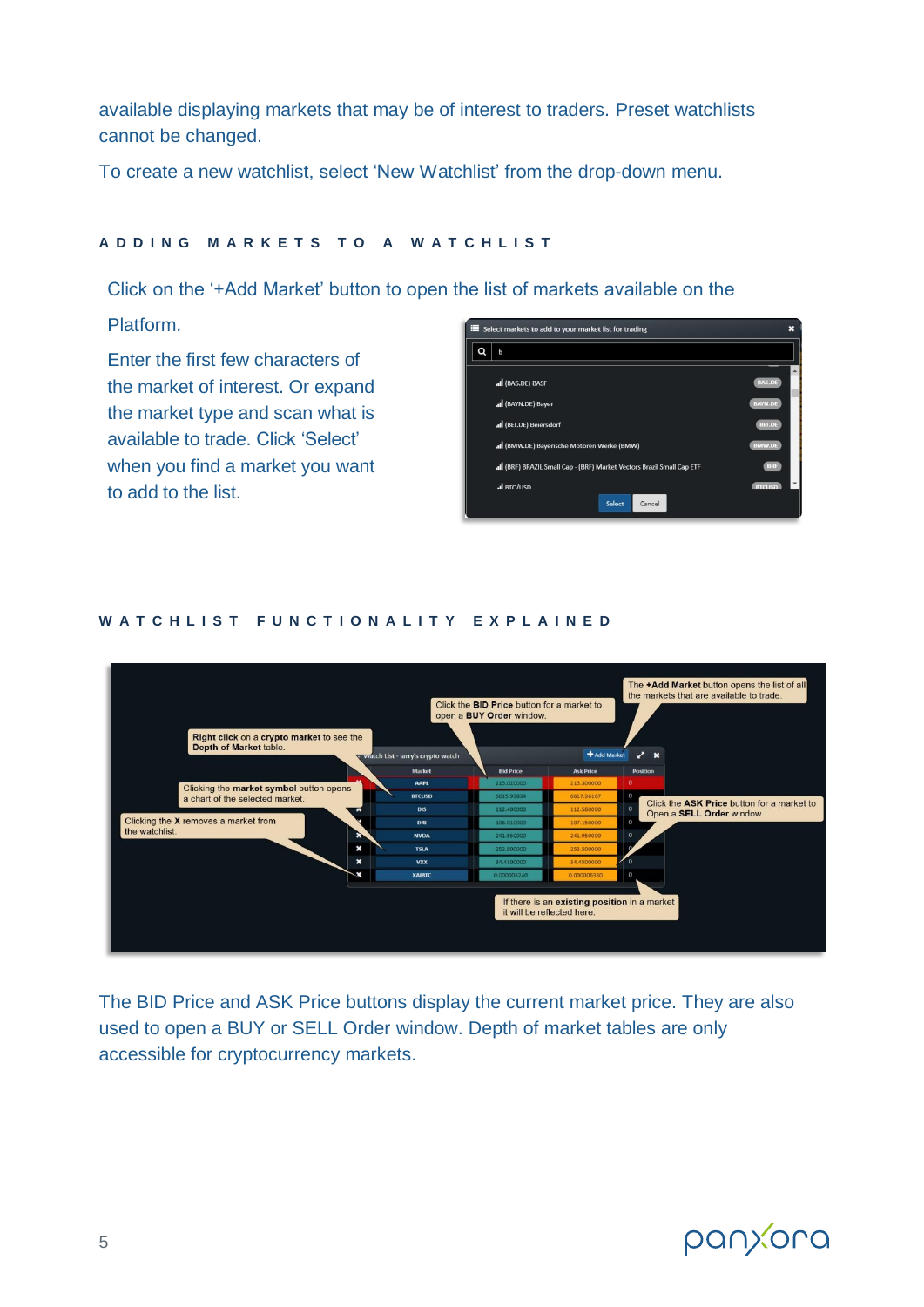# **O R D E R W I N D O W S**

BUY or SELL Order windows are accessed by clicking the Bid or Ask button from the watchlist. Market, limit and stop orders are supported.

Once an order is placed, a cancel button replaces the submit button and the order can be canceled directly from the order window.

| <b>BUY AAPL</b>   |                 | <b>SELL AAPL</b>    |                 |
|-------------------|-----------------|---------------------|-----------------|
| <b>BID</b>        | ASK             | <b>BID</b>          | ASK             |
| 215.05            | 215.14          | <b>215</b>          | 215.14          |
| Market Order      | Quantity        | <b>Market Order</b> | Quantity        |
| Limit Order       |                 | Limit Order         |                 |
| <b>Stop Order</b> | Limit           | <b>Stop Order</b>   | Limit           |
|                   | Stop            |                     | Stop            |
|                   | Submit<br>Close |                     | Submit<br>Close |

# List Windows

4



There are 3 types of list windows – order list, trade list and position list. They are accessed from the trading drop-down menu.

#### **O R D E R L I S T W I N D O W**



When an order has been placed into the market it can be tracked on the order list window. As the order is filled, this is reflected in the status column. The window can be filtered by order status, market type or by individual markets.

# **T R A D E L I S T W I N D O W**

| Trade List<br>═   |                   | All <sup>-</sup> |                 | 01/10/2018    | 0                 | 10/10/2018 | 0<br>×                |
|-------------------|-------------------|------------------|-----------------|---------------|-------------------|------------|-----------------------|
| <b>Trade Date</b> | <b>Trade Time</b> | <b>Buy/Sell</b>  | <b>Quantity</b> | <b>Market</b> | <b>Fill Price</b> | Order ID   | <b>Transaction ID</b> |
| 2018-10-10        | 19:13:57          | Sell             | $-1000$         | <b>NVDA</b>   | 249.83            | 58228      | 51049                 |
| 2018-10-03        | 19:26:05          | Buy              | 1000            | <b>NVDA</b>   | 285.96            | 58106      | 50938                 |
| 2018-10-03        | 18:43:21          | Buy              | 1000            | AAPL          | 231.95            | 58101      | 50934                 |
| $0 - 12 - 31$     | null              | null             | O               | null          | 0                 | O          | 0                     |
|                   |                   |                  |                 |               |                   |            |                       |

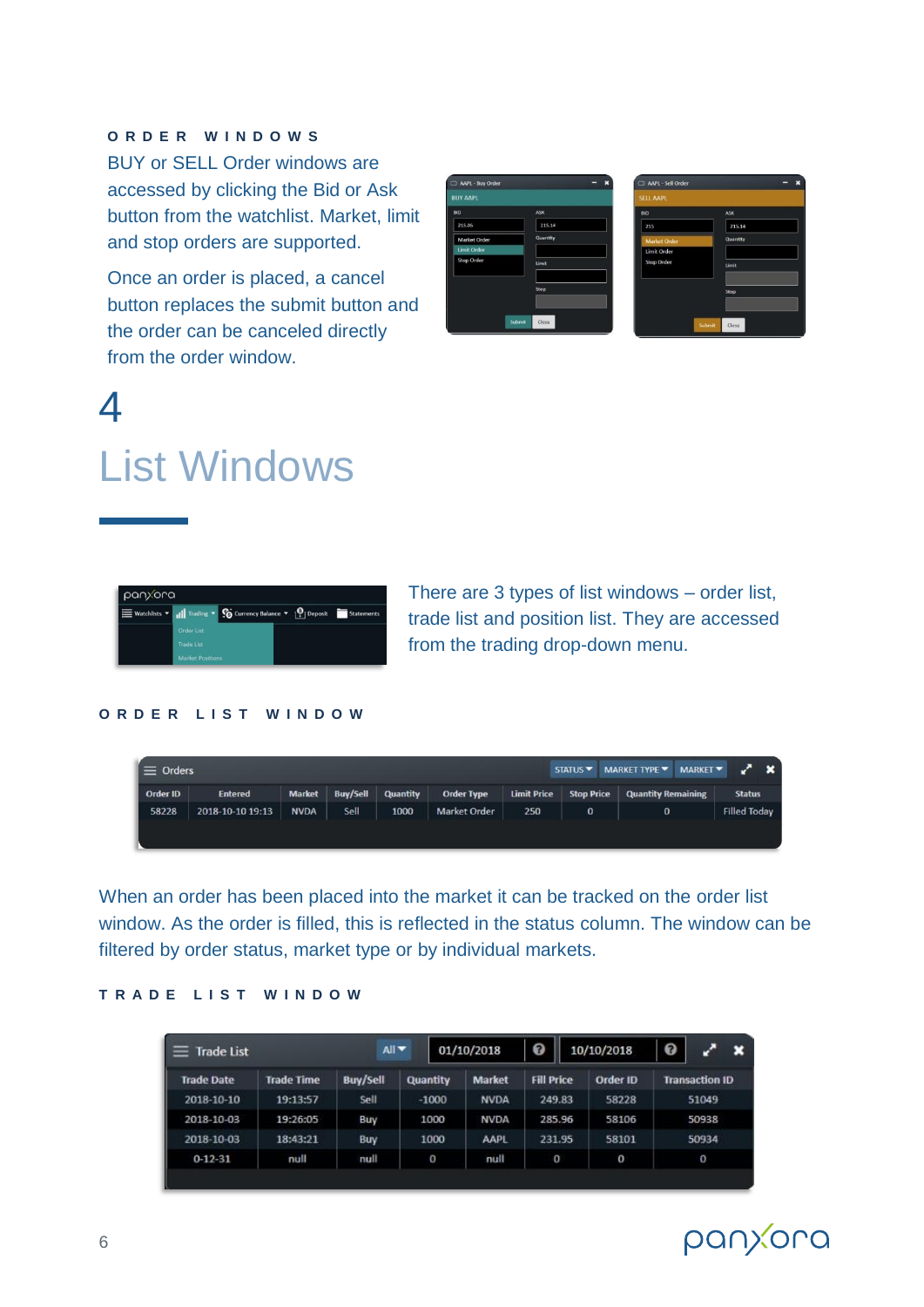| $\equiv$ Positions    |                   |                |                  |                         |                              |                     | <b>MARKET TYPE W</b><br>ALL POSITIONS       | ALL COUNTRIES             | $\mathbf{r}$         | $\boldsymbol{\mathsf{x}}$ |
|-----------------------|-------------------|----------------|------------------|-------------------------|------------------------------|---------------------|---------------------------------------------|---------------------------|----------------------|---------------------------|
| <b>Position</b><br>ID | <b>Market</b>     | Quantity       | Average<br>Price | <b>Current</b><br>Price | <b>Unswept Market</b><br>PnL | Swept<br><b>BTC</b> | <b>Total PnL (Market</b><br><b>Currency</b> | <b>Total PnL</b><br>(BTC) | <b>Stop</b><br>Level |                           |
| 11902                 | <b>ES Mar2017</b> | $\overline{2}$ | 2260             | 2384.5                  | $-235.820$                   | 12.3714             | 81118.29                                    | 12.3355                   | 2300                 |                           |
| 11939                 | AAPL              | 1022           | 229.467361       | 215                     | $-15402.810$                 | 0.0000              | $-15402.81$                                 | $-2.3423$                 | 125                  |                           |
| 12004                 | <b>NFLX</b>       | 50             | 129,23           | 321.35                  | 8832.680                     | 0.0000              | 8832.68                                     | 1.3296                    | 135                  |                           |
| 12210                 | <b>SPY</b>        | $\overline{3}$ | 237.643326       | 276,78                  | 75,980                       | 0.0000              | 75.98                                       | 0.0114                    | 220                  |                           |
| 12268                 | ADBE              | 10             | 119.84           | 234.51                  | 1028.540                     | 0.0000              | 1028.54                                     | 0.1548                    | 107.856              |                           |
| 15492                 | <b>NVDA</b>       | $\mathbf{0}$   | $\mathbf 0$      | 242.68                  | $-0.000$                     | $-0.0000$           | $-0.00$                                     | $-0.0000$                 | 250                  |                           |
| $\mathbf 0$           | null              | $\mathbf{0}$   | $\mathbf 0$      | $\mathbf{0}$            | 0.000                        | 0.0000              | 0.00                                        | 0.0000                    | $\theta$             | . *                       |

### **P O S I T I O N L I S T W I N D O W**

The position list window is used for monitoring current trades and Account PnL. It is also used to adjust positions in 3 ways – change position, quantity, sweep profit or loss from native trade currency into crypto and making changes to the stop level.

## **Q U A N T I T Y B U T T O N**

The quantity button shows the current trade position, or number of units long or short being traded. Long positions have a blue Quantity button and Short positions have an orange Quantity button. Clicking on the Quantity button opens an order window preloaded with the amount needed to close the position. This can be changed to an amount that will decrease the position or reverse it.

To increase the position size, a new order needs to be initiated from the watchlist.

# **U N S W E P T M A R K E T P N L**

This is a powerful feature unique to the Panxora Exchange.

To understand how this feature works, it is important to understand how Panxora uses collateral and delivers profit into a trading account. When a trade makes a profit or loss, that profit or loss is held in the native currency of that market. UK markets show profit or loss in pounds, German trades in Euro and so on. When a trade is closed, if a trade is in profit, that profit is converted to bitcoin at the prevailing rate at the time of the closing trade and that profit is added to the account in bitcoin. If a trade is making a loss at the time a trade is closed, that loss is converted into bitcoin and removed from the trader's account.

But what if a trade is in profit and the trader did not want to close the trade, but he or she also believed that bitcoin was going to go up in price very quickly? In that case, a trader might want to take advantage of the anticipated bitcoin price movement by moving that profit immediately into bitcoin at the current price. The trade is not being closed, the current profit is being converted into bitcoin at the current rate, to take

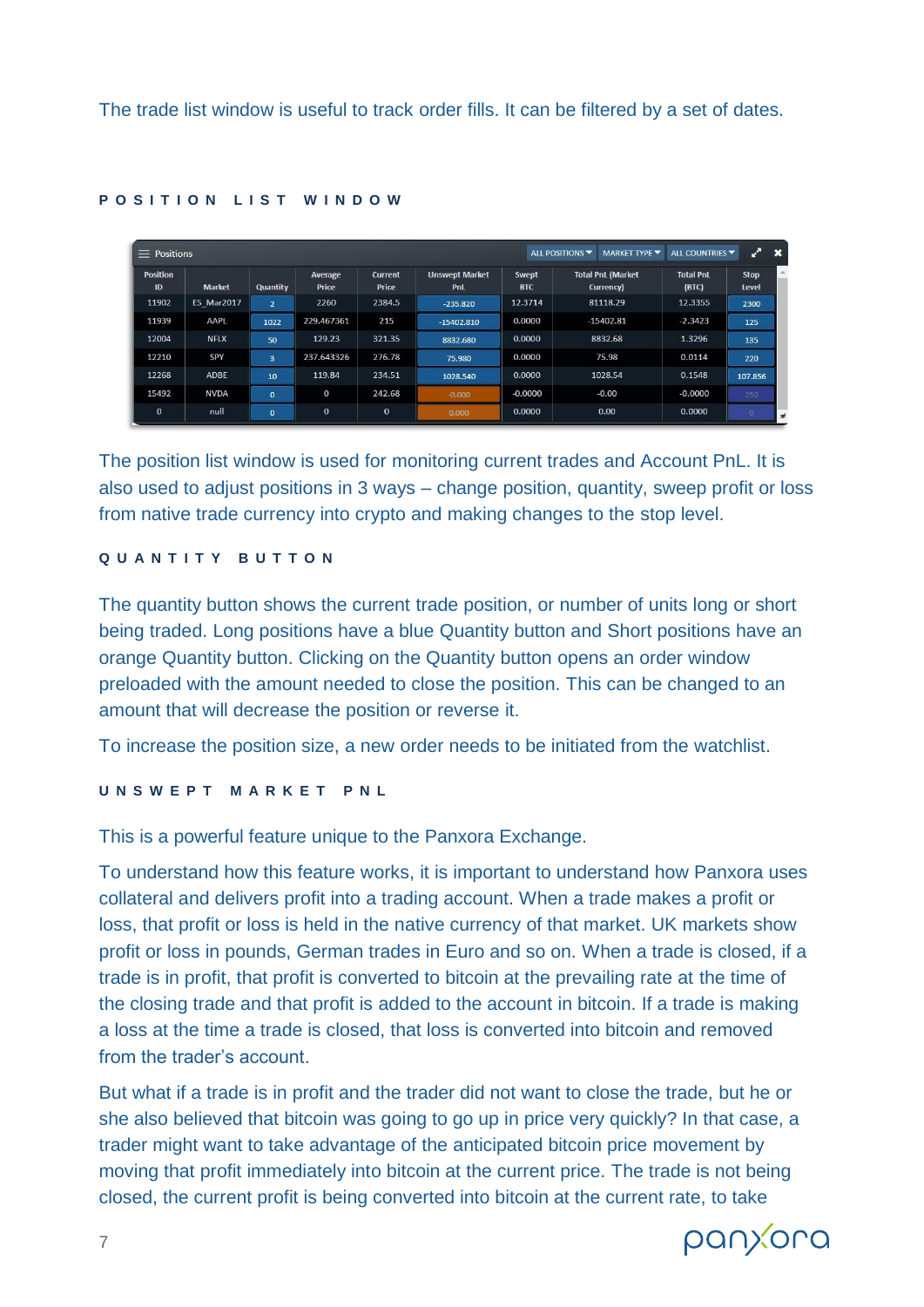advantage of an anticipated move. The trader is simply choosing the time that profit is being converted into bitcoin. The result is that *if profit is swept into bitcoin* immediately, and then the bitcoin price went up, they would get an extra profit bump from the fact that they converted their profit into bitcoin at a low price and then the price of bitcoin went up after that conversion.

| $\equiv$ Positions    |                   |                |                  |                         |                              |                     | ALL POSITIONS ▼<br>MARKET TYPE <b>V</b>                             | ALL COUNTRIES             | P                    | $\boldsymbol{\mathsf{x}}$ |
|-----------------------|-------------------|----------------|------------------|-------------------------|------------------------------|---------------------|---------------------------------------------------------------------|---------------------------|----------------------|---------------------------|
| <b>Position</b><br>ID | <b>Market</b>     | Quantity       | Average<br>Price | <b>Current</b><br>Price | <b>Unswept Market</b><br>PnL | Swept<br><b>BTC</b> | <b>Total PnL (Market</b><br>Currency)                               | <b>Total PnL</b><br>(BTC) | <b>Stop</b><br>Level | $\mathcal{A}$             |
| 11902                 | <b>ES Mar2017</b> | $\overline{2}$ | 2260             | 2384.5                  | $-235.820$                   | 12.3714             | 81118.29                                                            | 12.3355                   | 2300                 |                           |
| 11939                 | AAPL              | 1022           | 229.467361       | 215                     | $-15402.810$                 | 0.00                | $\Box$ NFLX - Sweep profit or loss into bitcoin                     |                           | -                    | т                         |
| 12004                 | <b>NFLX</b>       | 50             | 129.23           | 321.35                  | 8832.680                     | 0.00                | <b>NFLX</b>                                                         |                           |                      |                           |
| 12210                 | SPY               | $\overline{3}$ | 237.643326       | 276.78                  | 75,980                       |                     | Sweep the USD 8850.18 profit in your account into bitcoin. This     |                           |                      |                           |
| 12268                 | <b>ADBE</b>       | 10             | 119.84           | 234.51                  | 1028.540                     | 0.00                | crystallizes the profit or loss as bitcoin. It does not change your |                           |                      |                           |
| 15492                 | <b>NVDA</b>       | $\mathbf{0}$   | $\mathbf 0$      | 242.68                  | $-0.000$                     | $-0.00$             | position.                                                           |                           |                      |                           |
| $\Omega$              | null              | $\mathbf{0}$   | $\mathbf{o}$     | $\mathbf{0}$            | 0.000                        | 0.00                |                                                                     |                           |                      |                           |
|                       |                   |                |                  |                         |                              |                     | Submit                                                              | Close                     |                      |                           |



|             | $\Box$ NFLX - Sweep profit or loss into bitcoin                                                                                        |  |  |
|-------------|----------------------------------------------------------------------------------------------------------------------------------------|--|--|
| <b>NFLX</b> |                                                                                                                                        |  |  |
| position.   | Sweep the USD 8850.18 profit in your account into bitcoin. This<br>crystallizes the profit or loss as bitcoin. It does not change your |  |  |
|             |                                                                                                                                        |  |  |

The Profit Sweep function is accessed by clicking on the Unswept Market PnL button in the position list window. This opens a window which confirms the trader's attempt to lock in the current price between the native trade currency and the current bitcoin price.

# **C H A N G I N G A N A C C O U N T R I S K S T O P**

To help traders manage the risk of large losses, when a trader places a stock or ETF trade, the Risk Management System automatically places a stop order 10% away from the trade entry price.

If the trade is a long trade, the stop price will be 10% below the trade BUY price and if the trade is a short trade, the stop is placed 10% above the trade entry price. It is possible to override this feature.

| $\equiv$ Positions    |                   |                |                  |                  |                              |                            |                     | MARKET TYPE<br>ALL POSITIONS ▼        | ALL COUNTRIES W           | $\mathbf{r}$         | $\boldsymbol{\mathsf{x}}$ |
|-----------------------|-------------------|----------------|------------------|------------------|------------------------------|----------------------------|---------------------|---------------------------------------|---------------------------|----------------------|---------------------------|
| <b>Position</b><br>ID | <b>Market</b>     | Quantity       | Average<br>Price | Current<br>Price | <b>Unswept Market</b><br>PnL |                            | Swept<br><b>BTC</b> | <b>Total PnL (Market</b><br>Currency) | <b>Total PnL</b><br>(BTC) | <b>Stop</b><br>Level | $\mathcal{A}$             |
| 11902                 | <b>ES Mar2017</b> | $\overline{2}$ | 2260             | 2384.5           | $-235.820$                   |                            | 12.3714             | 81118.29                              | 12.3355                   | 2300                 |                           |
| 11939                 | AAPL              | 1022           | 229.467361       | 215              | $-15402.810$                 |                            | 0.0000              | $-15402.81$                           | $-2.3423$                 | 125                  |                           |
| 12004                 | <b>NFLX</b>       | 50             | 129.23           | 321.35           | 8832.680                     |                            | 0.0000              | 8832.68                               | 1.3296                    | 135                  |                           |
| 12210                 | SPY               | $\overline{3}$ | 237.643326       | 276.78           | 75.980                       |                            | 0.0000              | 75.98                                 | 0.0114                    | 220                  |                           |
| 12268                 | ADBE              | 10             | 119.84           | 234.51           |                              | 1028.540 SPY - Change Stop |                     |                                       | -                         | 107.856              |                           |
| 15492                 | <b>NVDA</b>       | $\mathbf{0}$   | $\mathbf 0$      | 242.68           | $-0.000$                     | SPY                        |                     |                                       | IO.                       | 250                  |                           |
| $\mathbf{0}$          | null              | $\mathbf{o}$   | $\mathbf{0}$     | $\mathbf{o}$     | 0.000                        | <b>Current Stop</b>        |                     | New Stop                              | $\Omega$                  | $\circ$              | $\overline{\phantom{a}}$  |
|                       |                   |                |                  |                  |                              | 220                        |                     |                                       |                           |                      |                           |
|                       |                   |                |                  |                  |                              |                            |                     |                                       |                           |                      |                           |
|                       |                   |                |                  |                  |                              |                            |                     | Submit<br>Close                       |                           |                      |                           |
|                       |                   |                |                  |                  |                              |                            |                     |                                       |                           |                      |                           |

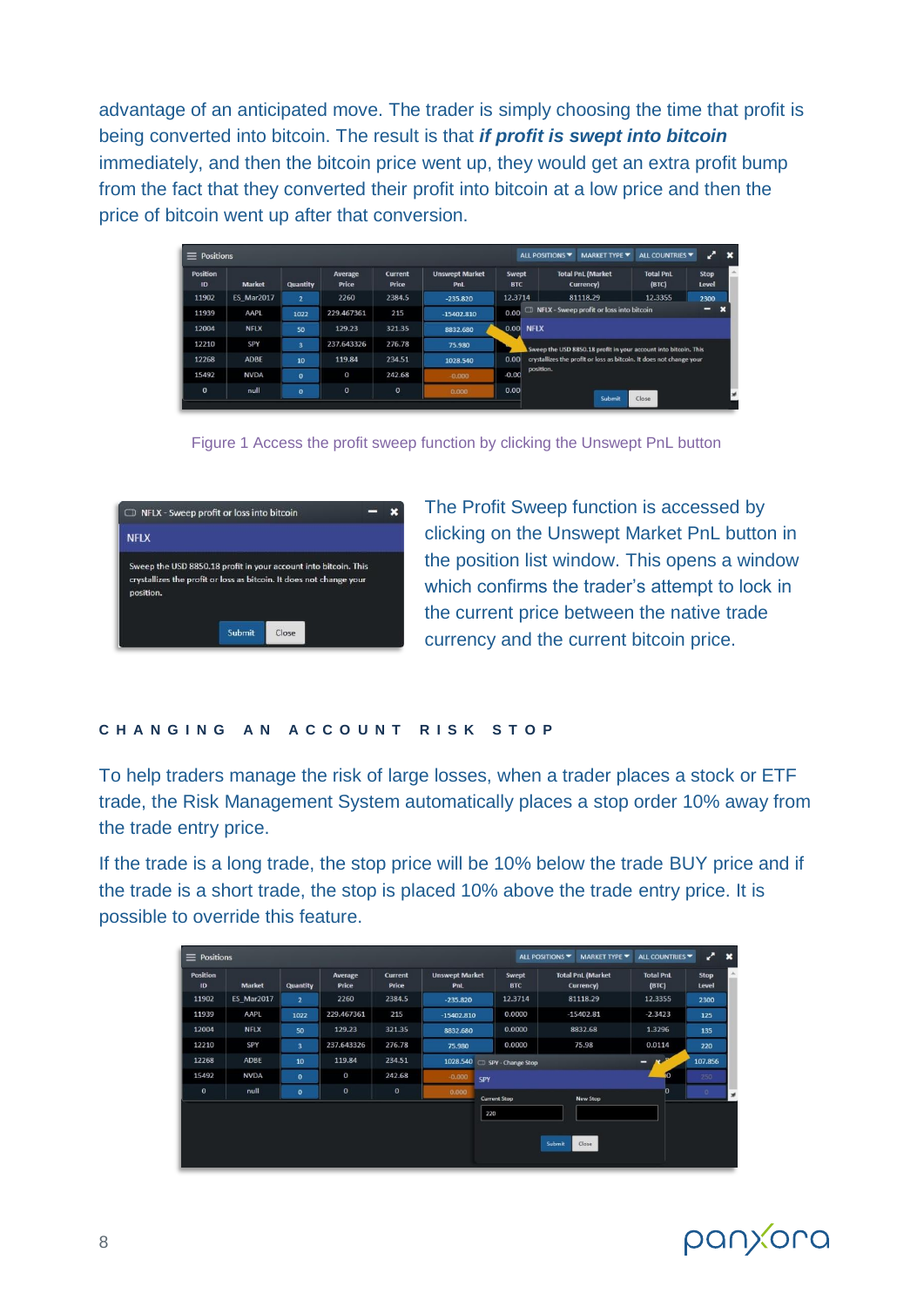| <b>Current Stop</b> | <b>New Stop</b> |  |
|---------------------|-----------------|--|
| 220                 |                 |  |

The trader can change the risk management stop by clicking on the Stop Level button in the last column of the position list window. This opens a specialized order window so the stop can be moved. It is not possible to remove the stop entirely, but it can be moved to a value that would never be hit.

# 5 Currency Balance Window

| <b>Co</b> Currency Trading Balances |                |                  |
|-------------------------------------|----------------|------------------|
| Currency                            | <b>Balance</b> | <b>BTC Total</b> |
| <b>BCH</b>                          | 0.2645         | 0.0189           |
| <b>BTC</b>                          | 0.8121         | 0.8121           |
| <b>USD</b>                          | 0.0911         | 0                |
| XAI.C                               | 985219         | 6.197            |
| <b>TOTAL</b>                        | 7.028069       | 7.028069         |

The overall account currency position is displayed here. Currency trades move account collateral from one currency to another and do not eat into available collateral balance, so they are displayed here and not in the position list window.

If a trader sold bitcoin to buy USD that could create a negative BTC balance even though the TOTAL (overall account balance could remain positive). If that trader tried to withdraw all their bitcoin from the site, it would not be allowed because they would need to cover the short position before they could withdraw bitcoin from the exchange.

# 6 Account Margin / Leverage

Stock / ETF trading - up to 5 times account value Currency Trading – up to 2 times account value

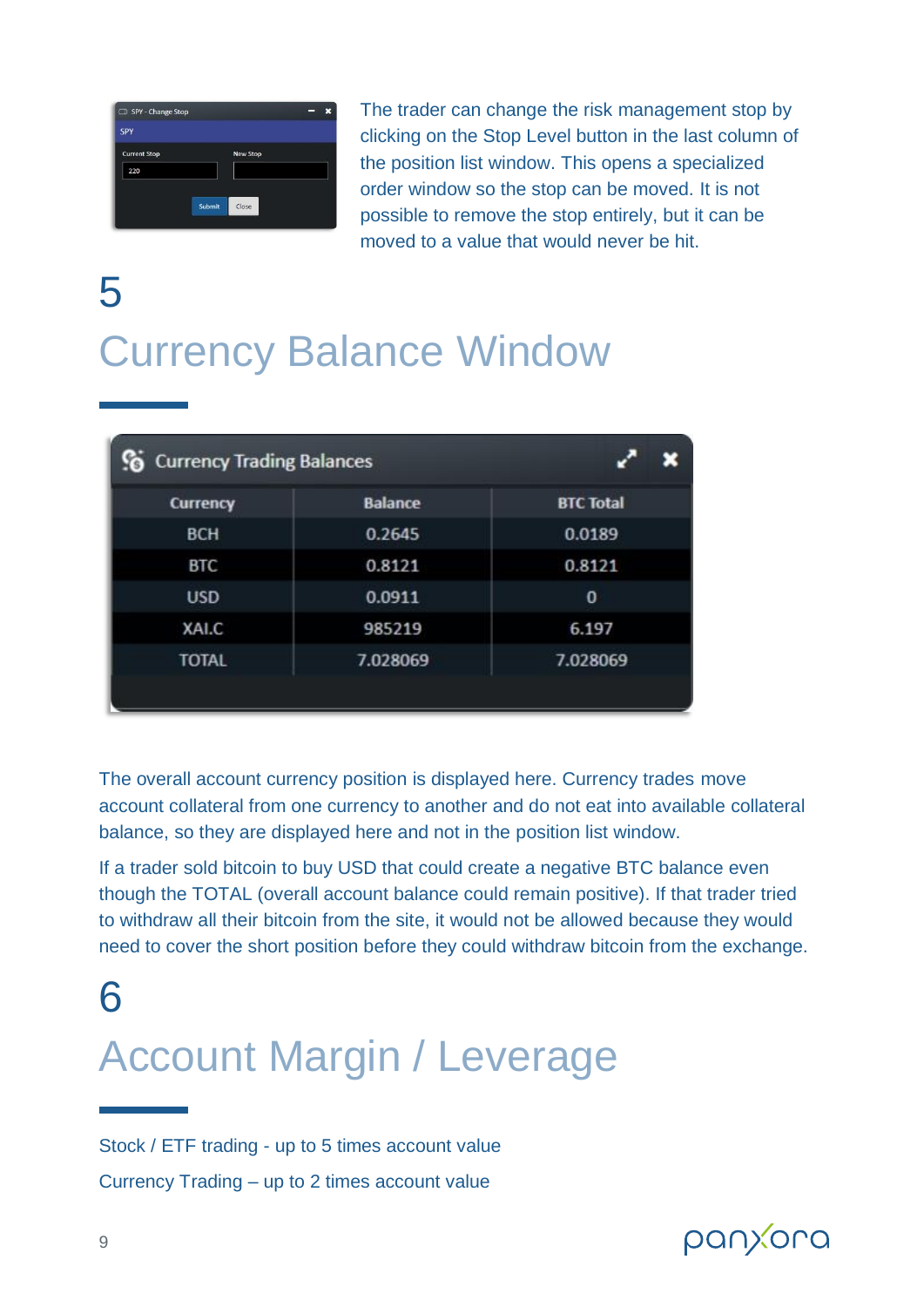### **L E V E R A G E D S T O C K T R A D I N G**

Traders are allowed to trade up to 5 times their account balance in stocks and ETFs. If a trader had 1 bitcoin in their account and bitcoin was trading at \$10,000 that would mean they would have a maximum of \$50,000 (or the equivalent amount in Euro, Sterling or HKD) to trade.

# **L E V E R A G E D C U R R E N C Y T R A D I N G**

Traders are allowed to hold up to 2 times their account balance in currency trades. If a trader had 1 bitcoin in their account they could buy 1 more or they can sell 2 against USD, GBP, EUR, CHF, BCH or XAI- which would create a position of short 1 bitcoin, long USD, GBP, EUR, CHF, BCH or XAI.

# 7 Frequently Asked Questions

### **H O W D O I C H A N G E M Y P A S S W O R D ?**

Go to the Account Settings page and select Change Password from the menu. You will need the existing password and access to the mobile phone you used during registration to confirm the change with a code sent to that mobile phone.

**W H A T I S R E Q U I R E D T O V E R I F Y M Y A C C O U N T ?**

- Proof of identity -Valid, government issued, proof of identity
- Proof of address Less than 3 months old.

Log onto the Exchange. Fill in the form on account settings page including contact information, current address and mobile phone number. You will also be asked to provide government proof of ID. This can be a valid passport, driver's license or government issued photo ID card. You will also need proof of current address, which should be the address added to the verification form. This can be a bank or credit card statement, utility or phone bill, less than 3 months old. You must be at least 18 years of age to trade on the Panxora Exchange.